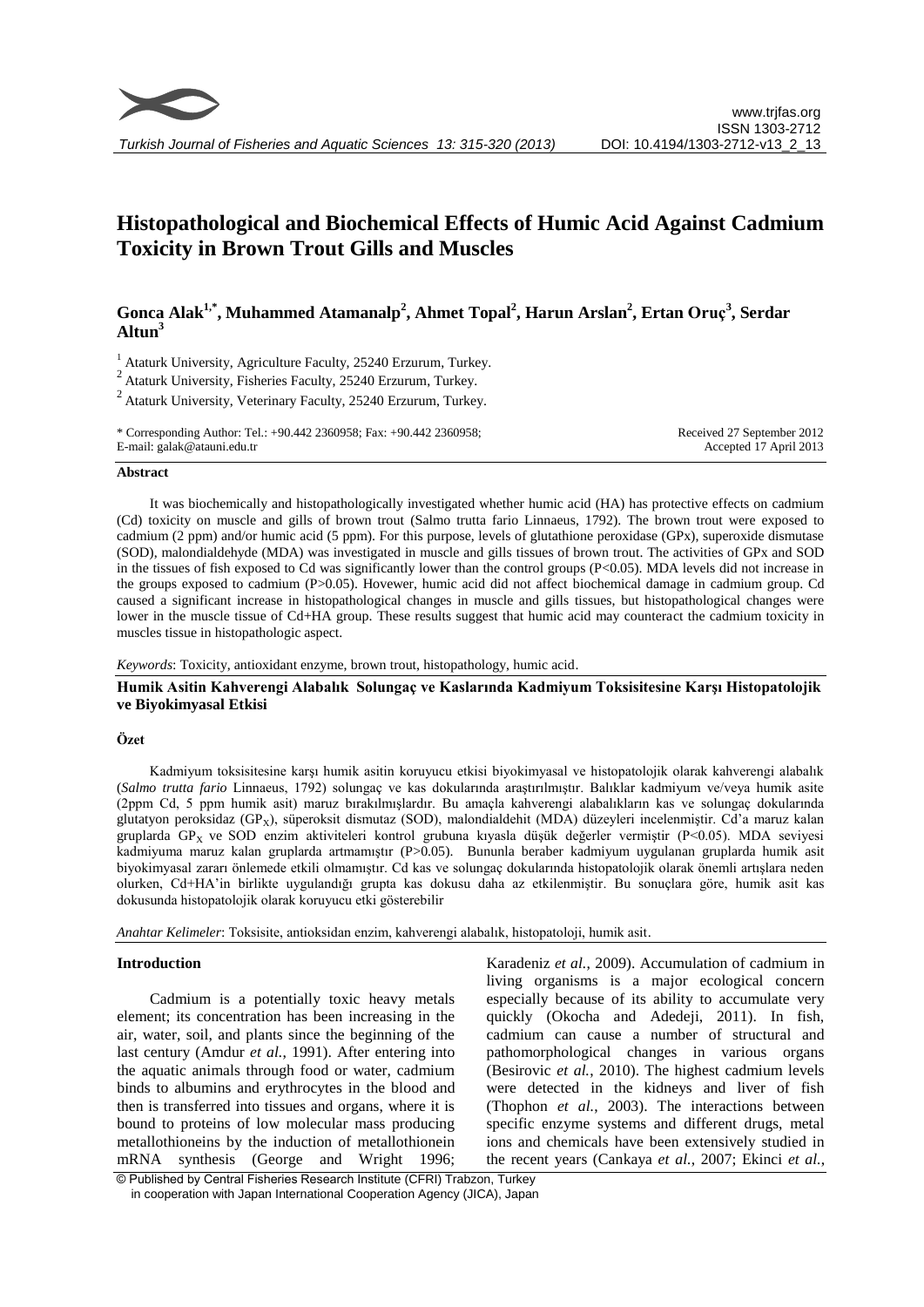2007; Ceyhun *et al.*, 2011). Many environmental pollutants are capable of inducing oxidative stress in aquatic animals (Ceyhun *et al.*, 2010). Chemical toxic pollutants are important sources of ROS in biological systems and inhibit the activity of some enzymes of the antioxidative defense system (Pruel and Engelhardt, 1980; Zikic *et al.*, 1997). Oxidative stress and damage to fundamental biomolecules and to antioxidant defenses of organisms is an established field in environmental toxicology and ecotoxicology (Talas *et al.*, 2008). ROS, which cause tissue damage, are decreased by antioxidant enzymes such as endogen glutathione (GSH), superoxide dismutase (SOD), glutathione S-transferase (GST) and catalase (CAT) (Halliwell *et al.*, 1995; Anderson, 1996).

Humic acid is ubiquitous in the environment and have been found to influence physiological functions of aquatic organisms (Andersson *et al.*, 2010). Humic acid has been used as an antidiarrheal, analgesic, immunostimulatory, and antimicrobial agent in veterinary practices in Europe (Rath *et al.*, 2006). There are literature states that it has growth related effect as well as health protection capacity by changing some physiology and developing immunity in different species of animal (Islam *et al.*, 2005).

The aim of this study was to investigate a possible protective effect of humic acid against cadmium toxicity in brown trout. Toxicity was assessed histopathologically and levels of the muscle and gills antioxidants GPx, SOD and MDA were measured.

## **Materials and Methods**

## **Experimental Design**

Brown trout, *Salmo trutta fario,* L. were obtained from Ataturk University, Faculty of Fisheries and Inland water Fish Breeding and Research Center. The research was arranged in the Fish Toxicology Laboratory. The experiments were performed according to the approved ethical rules. Fish were fed for 15 days in a stock pond to provide their acclimatisation to the environmental conditions. After the adaptation period, ten fish were placed in 400 lt volume fiberglass water tanks. The tested fish had an average 203.31  $\pm$  8.09 g weight and 22.21  $\pm$ 0.49 cm length. Physico-chemical properties of tank water are: temperature  $(10-12^0C)$ ; pH  $(7.4-8.0)$ ; dissolved oxygen  $(7.52 \pm 0.50 \text{ ppm})$ ; water hardness CaCO<sub>3</sub> (164.1  $\pm$  4.17 ppm). Humic acid obtained from Farmavet Medicine. The stock solutions of cadmium chloride (Sigma) and humic acid were used and the final concentration was achieved. The concentrations of the Cd and HA in the stock solutions were that the exposure concentrations (ppm) was Cd 2ppm, while HA was 5ppm (Talas *et al.*, 2008; Kamunde and MacPhail, 2011).

Fish were divided into four groups as group I control group, group II cadmium group, group III

humic acid group and group IV cadmium+humic acid group each containing 10 fish. Fish in group II were given a single dose of 2 ppm concentration of cadmium chloride  $(CdCl<sub>2</sub>)$ . This dose was selected as it has been previously reported to induce toxicity in rainbow trout (Talas *et al.*, 2008). Fish in group III were exposed to a single dose of 5 ppm concentration of humic acid. Fish in group IV were exposed to a mixture dose of 2 ppm cadmium chloride and 5 ppm humic acid. These doses were administered to fish for seven days.

#### **Biochemical Analysis**

Glutathione peroxidase (GPx), superoxide dismutase (SOD), and malondialdehyde (MDA) levels in brown trout tissues analyzed according to Alak *et al* (2013). Extracts from each tissue were prepared from each individual in according to Wiegand *et al.* (2001) with a little modification. To prepare the tissue homogenates, tissues were ground with liquid nitrogen in a mortar. The samples were homogenized by  $KH_2PO_4$  (30mM, pH=7.3) buffer. And then homogenates were centrifuged at 13000 rpm, 2 hours at 4 °C. These supernatants were used for the determination of the enzymatic activities. All results were referred to the protein content in the samples. MDA levels of fish tissues were estimated according to Gülcin *et al.*, (2009). 200 µl hemolysate, 800 µl phosphate buffer (50 mM, pH 7.4), 25 µl BHT and 500 µl of 30% TCA were added mixed fast and incubated at -20 °C for 2 hours, than centrifuged at 2000 rpm for 15 min. 1.0mL supernatant was separated. Afterwards 75 µl EDTA-Na<sub>2</sub>H<sub>2</sub>O, 250 µl TBA were added to each sample and control. Then they were placed in a boiling water bath for 15 min, cooled to room temperature and measured at 532 nm. Total thiobarbituric acid-reactive materials are expressed as MDA, using a molar extinction coefficient for MDA of 1.56 x  $10^5$  cm<sup>-1</sup>M<sup>-1</sup> protein content of each homogenate was measured according to Bradford (1976) with Coomassie Brilliant Blue G-250 using bovine serum albumin as a standard (Aydın *et al.,* 2012).

#### **Histopathological Examination**

The tissue samples for light microscopic examination were fixed in 10% formaldehyde 24 h, dehydrated in a graded alcohol series, and cleared in xylol. After dehydration, specimens were embedded in melt paraffin. Sections were cut using a microtome (Leica, Germany). Each paraffin block was serially cut into 5 µm-thick sections. The sections were stained with hematoxylin-eosin (H-E) for light microscopic examination (Olympus BX52 with DP72 camera system) (Presnell and Schreibman, 1997). All histopathological alterations were estimated with an image processing system (Olympus, DP2-BSW). The scores were derived semi-quantitatively using light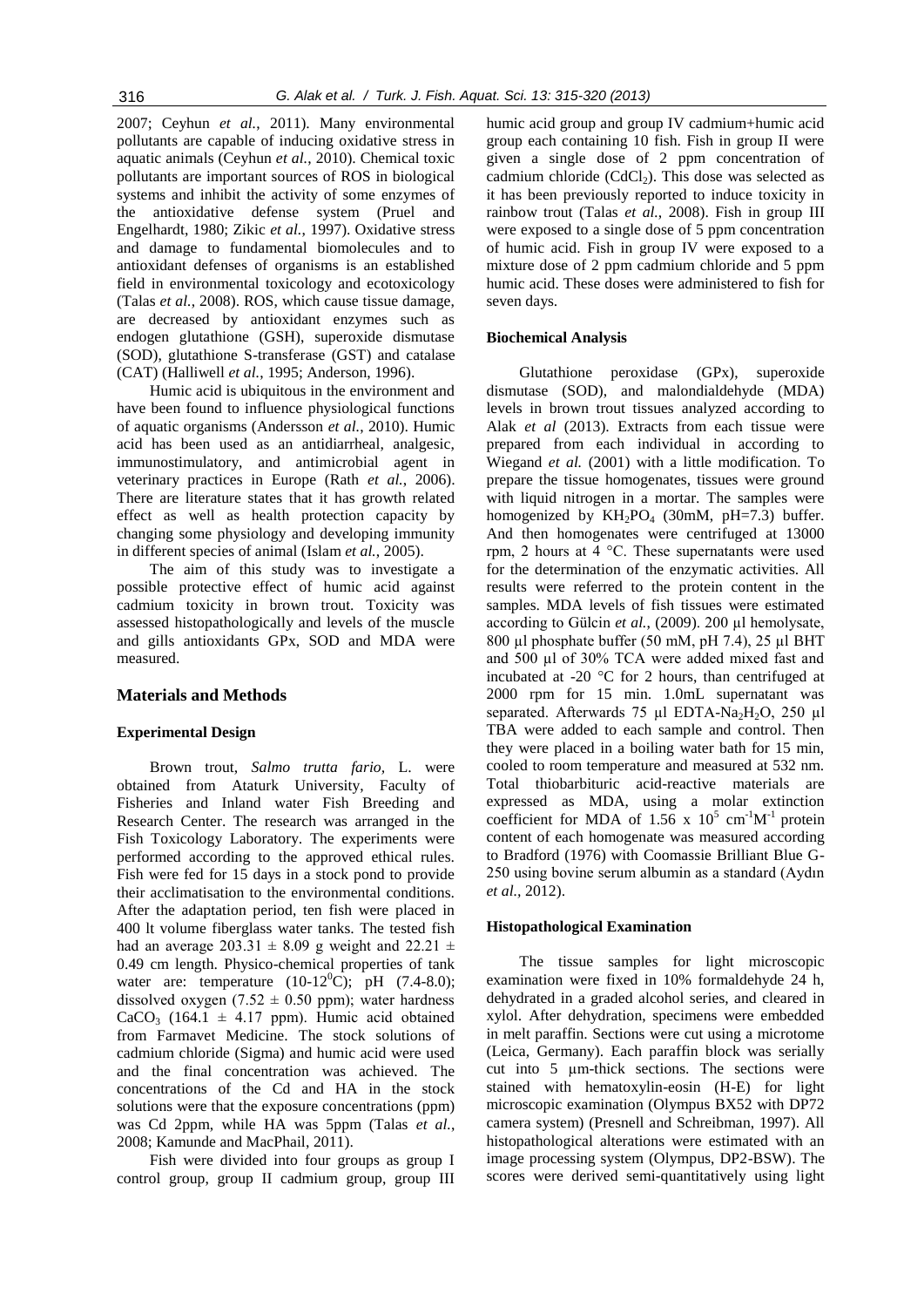microscopy on the preparations and were reported as follows:

none: -, mild: +, moderate: ++, and severe: +++.

#### **Statistical Analysis**

All values were expressed as mean±S.E. Statistical analysis of data was performed using a oneway analysis of variance (ANOVA) and Duncan test. A value of P<0.05 was considered statistically significant. Data were analyzed using SPSS version 10.0 (SPSS Inc., Chicago, IL, USA) software (Bingöl ve Kocamış, 2010).

## **Results**

#### **Biochemical Results**

Cadmium administration significantly decreased the levels of SOD and GPx in the fish muscle and gill tissues compared with the control group  $(P < 0.05)$ (Tables 1, 2). HA treatment with Cd did not produce a significant increase in the level of GPx and SOD in the muscle and gill. There were not statistically significant increases in MDA levels in the muscle and gill of brown trout exposed to Cd (P>0.05). Also it was observed that there were no significant  $(P>0.05)$ convergences in comparison to the control group values for MDA activity in gill tissues of brown trout (Tables 1, 2).

#### **Histopathological Results**

There were no histopathological alterations in gill (Figure 1a) and muscle (Figure 2a) tissues of control group. Similarly, no histopathological alterations were observed in humic acid group (Figure 1b and 2b). Prominent changes were observed in experimental cadmium group.

Hydropic degeneration, vacuolative degeneration, hyperplasia of epithelial cells in secondary lamella and destruction of some secondary lamella (Figure 1c) were observed in gill sections of cadmium treated group. In addition to these findings there were interstitial mononuclear cell infiltrations in muscle tissues (Figure 2c) in cadmium group. Similar histopathological alterations were compared to cadmium+humic acid group. There were congestion of blood vessels, cellular degeneration and desquamations were observed in gill section (Figure 1d). While, inflammatory cells infiltration was observed in low degree in cadmium+humic acid group (Figure 2d). The intensity and severity of histopathological alterations were displayed in Table 3.

**Table 1.** The effects on GPx, SOD activity and MDA levels in the muscle tissue of humic acid (HA) administration to fishes with or without cadmium (Cd)

| Treatment | $GPx$ (µmol/mg prot.)        | SOD (U/mg prot.)             | $MDA$ (nmol/mg prot.)        |
|-----------|------------------------------|------------------------------|------------------------------|
| Control   | $4.54 \pm 3.13$ <sup>a</sup> | $2.16 \pm 0.22$ <sup>a</sup> | $0.06 \pm 0.01$ <sup>a</sup> |
| HA        | $3.15 \pm 0.07^b$            | $1.97 \pm 0.35^{\text{a}}$   | $0.05 \pm 0.01$ <sup>a</sup> |
| Cd        | $1.86 \pm 2.33$ °            | $0.83 \pm 0.21^b$            | $0.07 \pm 0.01$ <sup>a</sup> |
| $Cd+HA$   | $2.09 \pm 0.23$ <sup>c</sup> | $0.75 \pm 0.20^b$            | $0.05 \pm 0.02^a$            |

All data points are the average of  $n = 8 \pm SD$ , Different superscript letters indicate statistically significant differences (P < 0.05)

| <b>Table 2.</b> The effects on GPx, SOD activity and MDA levels in the gill tissue of humic acid (HA) administration to fishes |  |  |  |
|--------------------------------------------------------------------------------------------------------------------------------|--|--|--|
| with or without cadmium (Cd)                                                                                                   |  |  |  |

| Treatment | GPx(numol/mg prot.)          | $SOD$ (U/mg prot.)           | $MDA(nmol/mg$ prot.)         |
|-----------|------------------------------|------------------------------|------------------------------|
| Control   | $3.55 \pm 1.33^{\circ}$      | $0.38 \pm 0.10^a$            | $0.38\pm0.16^a$              |
| HA        | $2.01 \pm 0.06^b$            | $0.72 \pm 0.09^b$            | $0.31 \pm 0.41$ <sup>a</sup> |
| Cd        | $1.00 \pm 1.23$ <sup>c</sup> | $0.17 \pm 0.20$ <sup>c</sup> | $0.45 \pm 0.09^a$            |
| $Cd+HA$   | $0.93 \pm 1.05^{\circ}$      | $0.19 \pm 0.61$ <sup>c</sup> | $0.35 \pm 0.26^a$            |

All data points are the average of  $n = 8 \pm SD$ , Different superscript letters indicate statistically significant differences ( $P < 0.05$ )

**Table 3.** The intensity and severity of histopathological alterations in gill and muscles tissues

|                                 | Control group | HA group | Cd group | $Cd+HA$ group |
|---------------------------------|---------------|----------|----------|---------------|
| Histopathologic lesion          |               |          |          |               |
| Gill                            |               |          |          |               |
| Congestion                      | -             |          | $++$     | $++$          |
| Cytoplasmic vacuols             |               |          | $^{++}$  | $^{++}$       |
| Desquamation                    |               |          | $^{++}$  | $++$          |
| Hyperplasia                     |               |          | $^{++}$  | $^{++}$       |
| Muscles                         |               |          |          |               |
| Congestion                      |               |          |          |               |
| Inflammatory cells infiltration |               |          | $++$     |               |

 $\frac{1}{2}$ : none,  $\pm$ : mild,  $\pm$ +: moderate,  $\pm$ + $\pm$ : severe.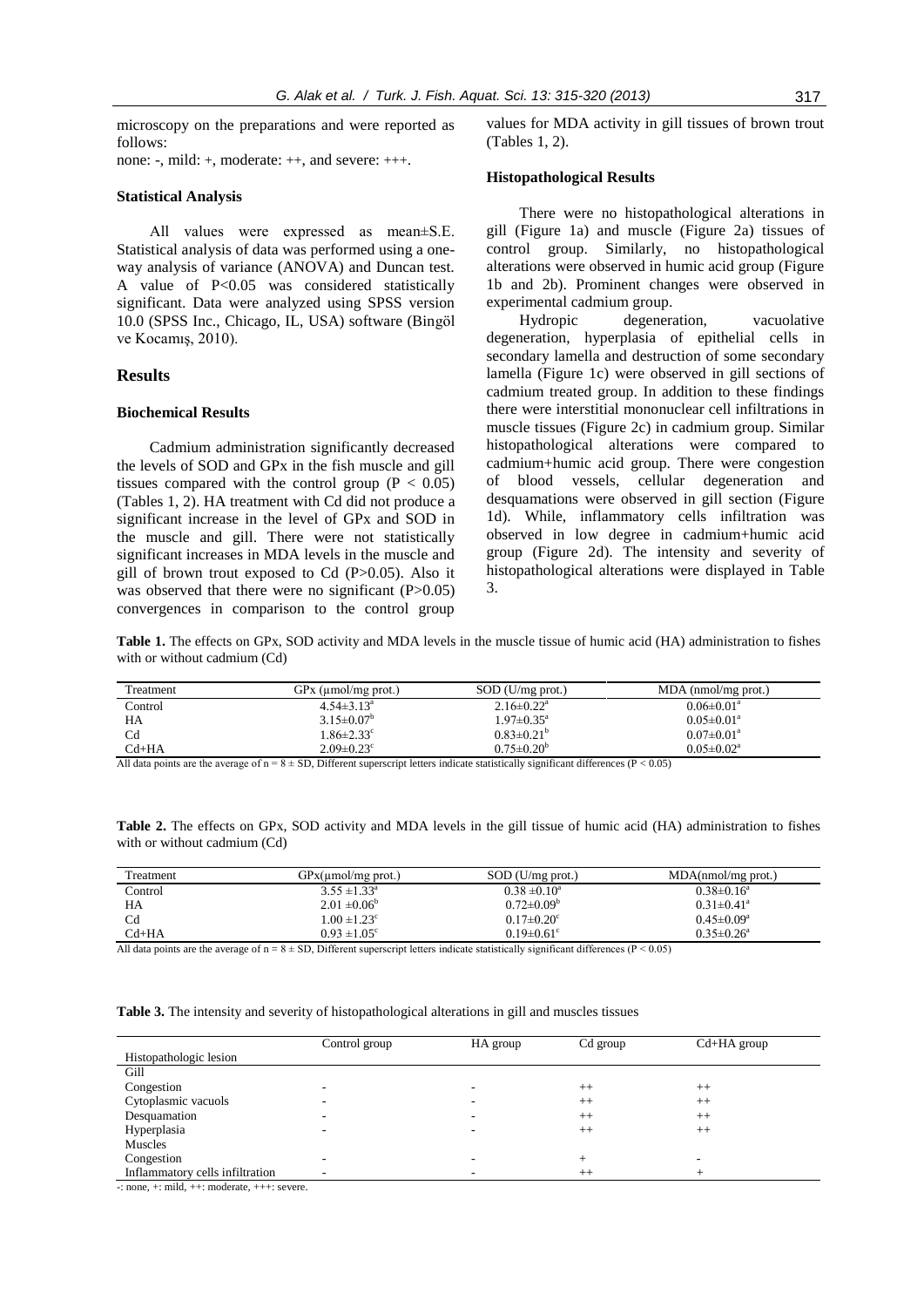

**Figure 1.** Normal histologic appearance of gill tissue in control (a) and HA (b) groups. Severe degeneration and desquamation of gill epithelium in Cd group (c-arrow) and similar epithelial loss in Cd+HA group (d-arrow). Many congestive vessel (\*) in Cd+HA group.



**Figure 2.** Normal histologic appearance of muscle tissue in control (a) and HA (b) groups. Inflammatory mononuclear cell infiltrations in Cd group (c-arrows). There is no inflammatory cells in Cd+HA group (d).

### **Discussion**

The purpose of this study was to investigate the toxic effects of cadmium in brown trout fish and the possible prevention of them by humic acid. Free radicals and other reactive oxygen species (ROS) have been recently incriminated in the pathogenesis of various metal toxicities (Senapati *et al.*, 2001; Kumar, 2010). It has been reported that alterations in free radicals production and antioxidant defense system of the body after cadmium exposure (Oner *et al.,* 1995). Several studies revealed that exposure to pollutions, including Cd, in aquatic ecosystems can enhance the intracellular formation of ROS which could cause oxidative damage to biological systems (Ercal *et al.,* 2001; Dabas *et al.,* 2012). In this sense, it has been showed that Cd can compete with essential metals in protein-binding sites, triggering a release of  $\text{Fe}^{2+}$  and  $Cu<sup>2+</sup>$  ions and causing increased generation of ROS (Pruski and Dixon, 2002).

Therefor, the level of antioxidant enzyme is a good indicator for the impacts of pollutants like heavy metals. (Ates *et al*., 2008). Antioxidant enzymes such as glutathione peroxidase and superoxide dismutase that prevent oxidative stress (Stajn *et al*., 1997; Ognjanovic *et al*., 2008). In our study, enzymes activities (GPx and SOD) were significantly decreased in muscle and gill of brown touts in cadmium group (P<0.05). Our results clearly indicated that SOD and GPx may play a role in the suppression of oxygen free radical formation in muscle and gill tissue. Similar results showed that SOD and GSH-Px levels were decreased by affected heavy metal toxication in the fish. Heavy metal toxicity led to free radicals and oxidative damage on tissue. (Talas *et al.,* 2008). It has been reported that cadmium cause defects in cells and tissues by damaged to mitochondrial enzymes (Lacroix and Hontela, 2004).

Generally metals induce oxidative stress directly through redox cycling or indirectly through interference with the enzymatic and/or non-enzymatic oxidative stress defense systems (Kamunde and MacPhail, 2011). We therefore evaluated the utility of MDA, a product of membrane lipid peroxidation, as a biomarker of oxidative toxicity for the detection of early cellular damage due to metallic exposure. The results indicated that MDA concentrations in gills and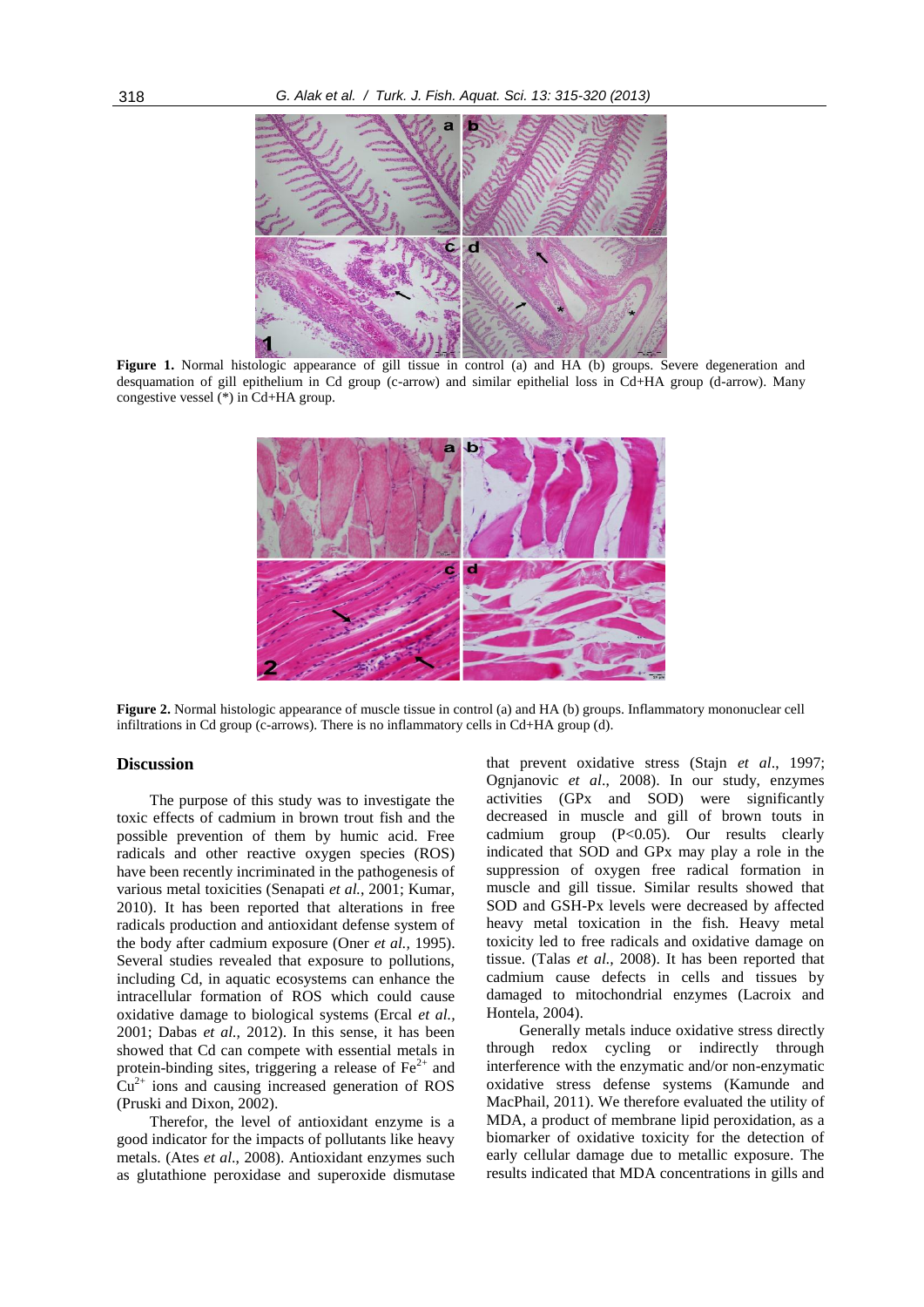muscle did not change in Cd and Cd+HA groups. Also, HA treatment with Cd did not produce a significant increase in the level of GPx and SOD in the muscle and gill  $(P > 0.05)$ .

It has been reported that the humic acid increased the acute and chronic toxicity of Cd and there was no effect of HA on the bioaccumulation of either metal (Winner, 1984), but in another study, it has been showed that humic acid consistently reduced Cd accumulation in all the tissues/organs (Kamunde and MacPhail, 2011). It had been reported that waterborne Cd exposure caused significant accumulation of Cd in whole body, muscle and aquatic vertebrae. In the same study, muscle Cd levels recorded in experiment were sufficiently high to cause concern effect (Liu *et al.,* 2011). Histopathological alterations were lower in Cd+HA group (Figure 2d). This result may show that HA may reduce cadmium toxicity in muscle.

The heavy metal damage is an important factor in many pathological and toxicological processes (Ates *et al.,* 2008). In fish, cadmium can cause a number of structural and pathomorphological changes in various organs (Thophon *et al.,* 2003). Gill is an important tissue because of its direct contact with water and any effect or agency has to go through it to come into the fish body. The lamella epithelial lining reacts to dissolved lead creating tissue osmoregulatory imbalance (Jana and Bandopadhyaya, 1987). Gills are reported to act as storehouse of cadmium in experimental studies (Allen, 1995; Okocha and Adedeji, 2011).

Wong and Wong (2000) reported that morphological and biochemical changes caused in the gills of Tilapia *(Oreochromis mossambicus)* after experimental cadmium exposure. The hyperactivity of fish when exposed to toxicants may be due to hypoxia faced by the fish due to gill damage by the irritant and the increase in haemoglobin content may be to compensate for impaired respiratory efficiency (Remyla *et al.,* 2008). It had been previously reported to induce toxicity in *Leuciscus cephalus* of Cd toxicity (Yılmaz *et al.,* 2011). Our research results in this respect were similar with the findings of Yılmaz *et al*. (2011). We can say that this histopathological alteration was caused by cadmium poisoning.

In conclusion, Cd treatment induces gills and muscle damage as indicated by the elevation of histopathological alterations, the decline of the antioxidant activity. HA did not have much effect against damage induced by cadmium, but HA was found to decrease the Cd- induced histopathological alterations in muscle tissues. Therefore, humic acid may mediate the cadmium toxicity in muscle tissues because of reducting histopathological effects.

#### **Acknowledgement**

The authors thank Ataturk University for financial support of the study (Project no: 2011/426).

#### **References**

- Alak, G., Atamanalp, M., Topal, A., Arslan, H., Kocaman, E.M., Oruç, E. 2013. Effect of sub-lethal lead toxicity on the histopathological and antioxidant enzyme activity of rainbow trout (*Oncorhynchus mykiss*). Fresenius Environmental Bulletin, 22: 733-738.
- Allen, P. 1995. Chronic accumulation of cadmium in the edible tissues of *Oreochromis aureus* (Steindachner): modification by mercury and lead. Archives of Environmental Contamination and Toxicology, 29: 8- 14
- Amdur, M.O., Doull, J., Curtis, M.D. and Kloasen, C.D. 1991. Cassarett and Doull's Toxicology. Pergamon, New York/Oxford
- Anderson, D. 1996. Antioxidant defences against reactive oxygen species causing genetic and other damage. Mutation Research, 350: 103-108
- Andersson, C., Abrahamson, A., Brunstrom, B. and Orberg, J. 2010. Impact of humic substances on EROD activity in gill and liver of three-spined sticklebacks (*Gasterosteus aculeatus*). Chemosphere, 81: 156-160.
- Ates, B., Orun, I., Talas, Z.S., Durmaz, G. and Yilmaz, I. 2008. Effects of sodium selenite on some biochemical and hematological parameters of rainbow trout (*Oncorhynchus mykiss* Walbaum, 1792) exposed to  $Pb^{2+}$  and Cu<sup>2+</sup>. Fish Physiology Biochemistry, 34:53-59.
- Aydın, A., Alak, G., Kocaman, E.M. and Atamanalp, M. 2012. Effects of Carboxin on Glutathione-S-Transferase Enzyme Activite in Rainbow Trout (*Oncorhynchus mykiss*). Journal of Animal and Veterinary Advances, 11(15): 2716-2720.
- Besirovic, H., Alic, A., Prasovic, S., Drommer W. 2010. Histopathological Effects of Chronic Exposure to Cadmium and Zinc on Kidneys and Gills of Brown Trout (*Salmo trutta fario*) Turkish Journal of Fisheries and Aquatic Sciences, 10: 255-262.
- Bingöl, S.A. and Kocamiş, H., 2010. The Gene Expression Profile by RT-PCR and Immunohistochemical Expression Pattern of Catalase in the Kidney Tissue of Both Healthy and Diabetic Mice. Kafkas Univ Vet Fak Derg, 16 (5): 825-834,
- Bradford, M.M. 1976. Rapid and sensitive method for the quantitation of microgram quantities of protein utilizing the principle of protein-dye binding. Anal Biochemistry, 72: 248-254.
- Cankaya, M., Hernandez, A.M., Ciftci, M., Beydemir, S., Ozdemir, H., Budak, H., Gulcin, I., Comakli, V., Emircupani, T., Ekinci, D., Kuzu, M., Jiang, O., Eichele, G. and Kufrevioglu, O.I. 2007. An analysis of expression patterns of genes encoding proteins with catalytic activities. Genomics, 8: 232-248.
- Ceyhun, S.B., Şenturk, M., Ekinci, D., Erdogan, O., Ciltas, A. and Kocaman, E.M. 2010. Deltamethrin attenuates antioxidant defense system and induces the expression of heat shock protein 70 in rainbow trout. Comparative Biochemistry and Physiology, 152: 215- 223.
- Ceyhun, S., Şenturk, M., Yerlikaya, E., Erdogan, O. and Kufrevioglu, O. 2011. Purification and characterization of carbonic anhydrase from the teleost fish Dicentrarchus labrax (*European Seabass*) liver and toxicological effects of metals on enzyme activity. Environmental Toxicology and Pharmacology, 32: 69-74.